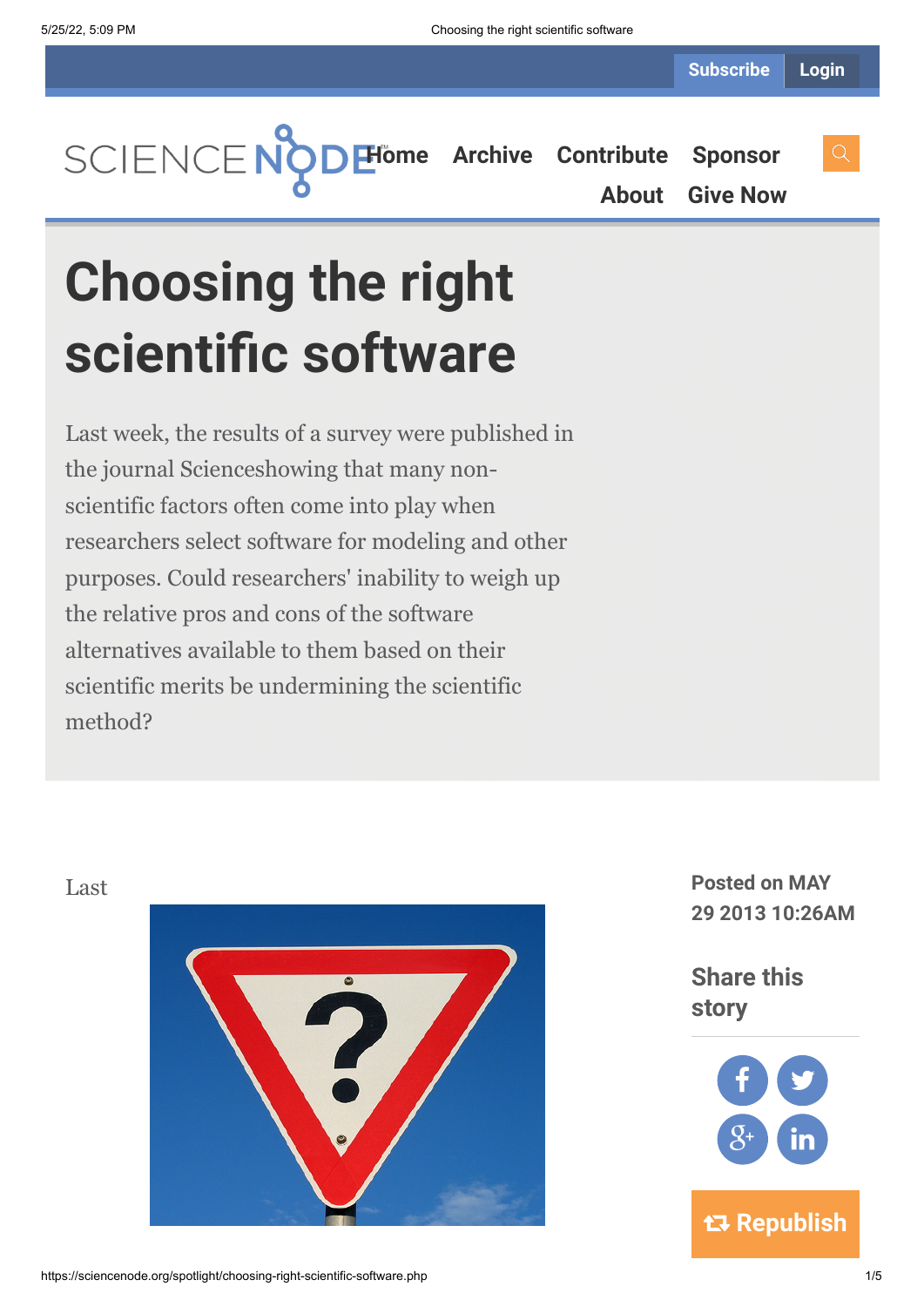### 5/25/22, 5:09 PM Choosing the right scientific software

*Is the scientific method being undermined? Image courtesy [Colin Kinner](http://www.flickr.com/photos/colinkinner/), [Flickr,](http://www.flickr.com/photos/colinkinner/2200500024/sizes/m/in/photostream/) [CC BY 2.0](http://creativecommons.org/licenses/by/2.0/).*

week, the results of a survey were published in the journal *Science* showing that many non-scientific factors often come into play when researchers select software for modeling and other purposes. Could researchers' inability to weigh up the relative pros and cons of the software alternatives available to them based on their scientific merits be undermining the scientific method?

The survey was carried out by a UK-based team [comprising members from Microsoft Research,](http://research.microsoft.com/en-us/labs/cambridge/) [Cambridge; The University of Oxford; and The](http://www.ceh.ac.uk/sites/edinburgh.html) Centre for Ecology and Hydrology, Penicuik. The team asked 400 members of the species distribution modeling community to answer a range of questions on how they select the software they use to help them conduct their research. Among their findings, the team found that 7% of respondents chose to use a particular piece of software on the grounds that "the developer is wellrespected". Also, they found that 9% and 18% of respondents reported "personal recommendation" and "recommendation from a close colleague" as the reasons which lay behind their choices. Meanwhile, just 8% of respondents answered that they had validated software against other methods as a primary reason for their choice.

On the basis of their findings the team reccommends that universities endeavour to "produce scientists capable of instantiating science



**Tags**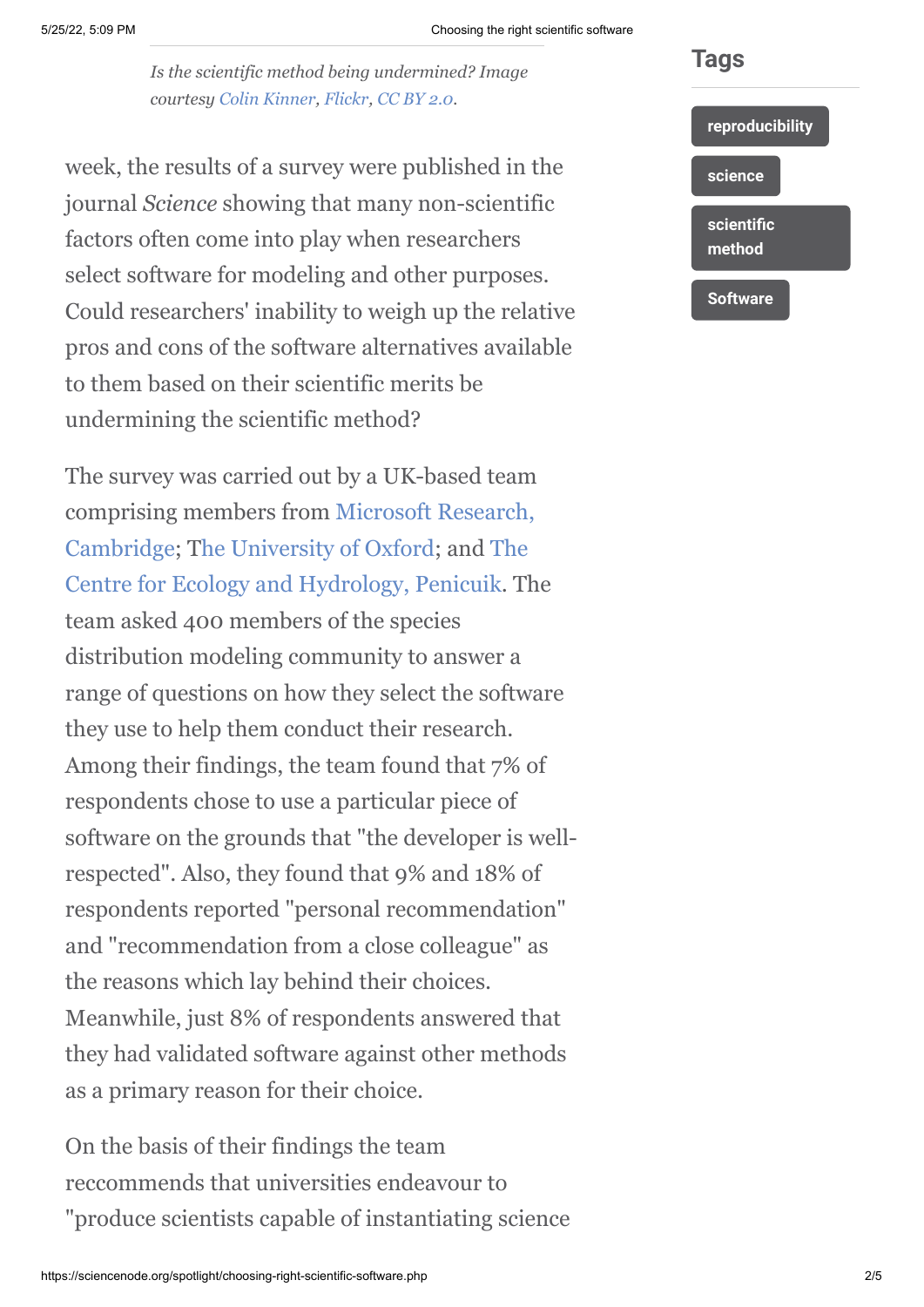in code such that other scientists are able to peerreview code as they would other aspects of science" (79% of the respondents expressed a desire to learn additional software and programming skills). The authors also argue that their findings have important implications for the world of scientific publishing, writing: "Scientific software code needs to be not only published and made available but also peer-reviewed. That this is not part of the current peer-review model means that papers of which science is primarily software-based (*i.e.*, most modeling papers) are not currently fully or properly peer-reviewed. It also means peerreviewers need to be able to peer-review the code (*i.e.*, be highly computationally literate)."

Consequently, the authors conclude that scientific considerations are often given only minimal weighting when it comes to researchers selecting the software they need to help them carry out their research. Thus, instead of software being adopted purely on the basis of it enabling the user to ask and answer new scientific questions or the ability of others to reproduce the science, communication channels, time, and social systems also play a major role. Consequently, subjective perceptions, opinion leaders, and early adopters can often make a big difference in terms of what software is and isn't used to carry out research. As such, the authors write: "Scientific considerations of the consequences of adoption generally occur late in the process, if at all."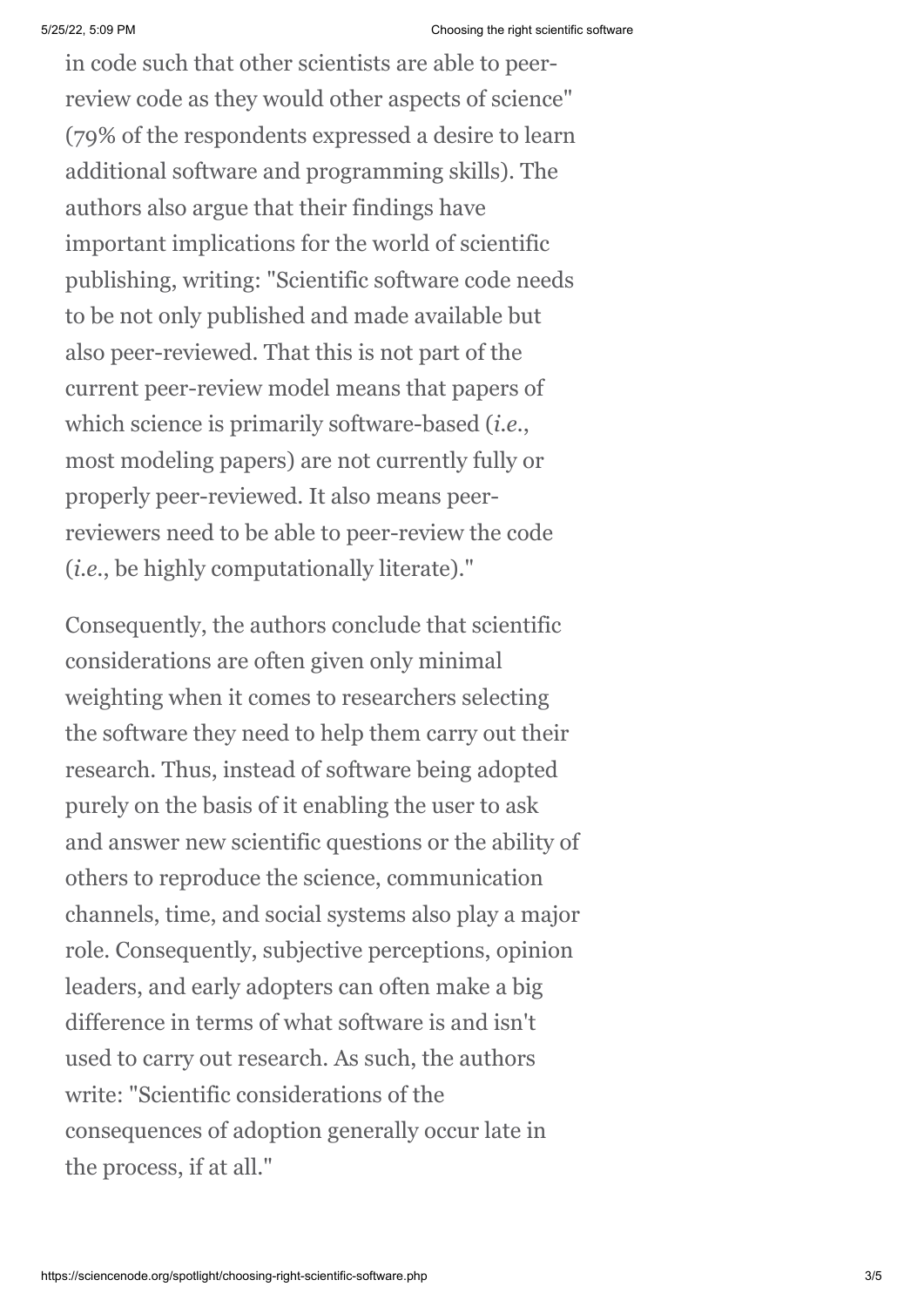*The research team's article can be read in full on the* Science *website, [here.](http://www.sciencemag.org/content/340/6134/814.full?rss=1&utm_source=feedly#aff-2)*

# **Join the conversation**

**Contribute**

# Do you have story ideas or something to contribute? **Let us know!**

## **OUR UNDERWRITERS**

Thank to you our underwriters, who have supported us since the transition from International Science Grid This Week (iSGTW) into Science Node in 2015. We are incredibly grateful.

# **[View all underwriters](https://sciencenode.org/about/index.php)**

# **CATEGORIES**

## **CONTACT**

**Advanced [computing](https://sciencenode.org/archive/?year=2016&category=Advanced%20computing) [Research networks](https://sciencenode.org/archive/?year=2016&category=Advanced%20computing&category=Research%20networks) [Big data](https://sciencenode.org/archive/?year=2016&category=Advanced%20computing&category=Research%20networks&category=Big%20data) [Tech trends](https://sciencenode.org/archive/?year=2016&category=Advanced%20computing&category=Research%20networks&category=Big%20data&category=Tech%20trends) [Community building](https://sciencenode.org/archive/?year=2016&category=Advanced%20computing&category=Research%20networks&category=Big%20data&category=Tech%20trends&category=Community%20building)** **Science Node** Email: **[editors@sciencenode.o](mailto:edit%6F%72s@s%63%69encenode.%6F%72%67)** Website: **[sciencenode.org](https://sciencenode.org/)**